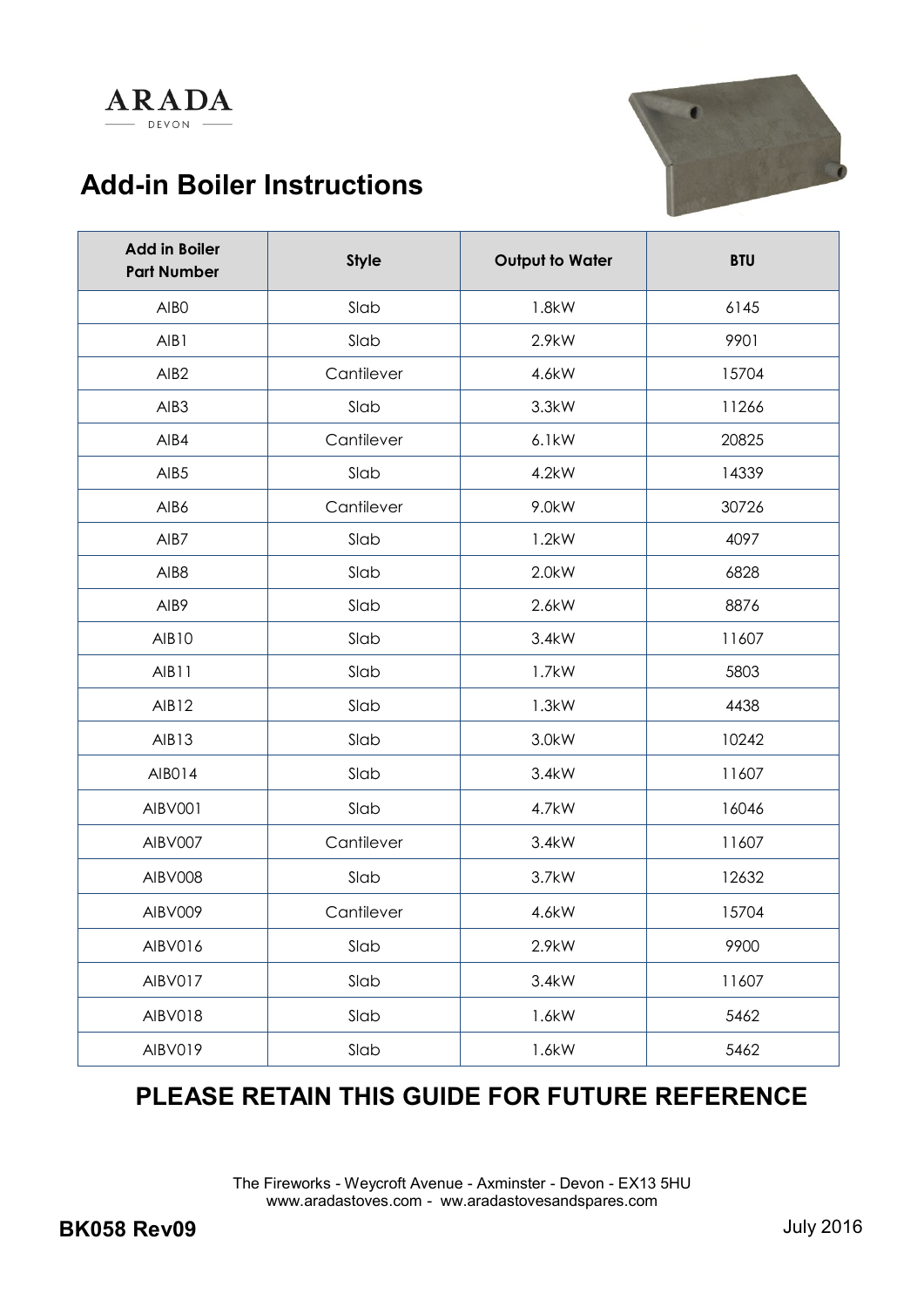Should you have any questions about our products that are not covered by this manual, please contact the Arada retailer in your area, or call our technical support department on

ARADA  $DFVON$ 

+44 (0)1297 632052

#### **Safety Notice**

All installation work regarding the installation of this add-in boiler, should be referenced to BS 5449-Code Of Practice For Central Heating For Domestic Premises and BS 1556 Copper Indirect Cylinders For Domestic Purposes.

This accessory should only be fitted by a qualified heating engineer.

#### **Heating System**

The size of the heating system that can be run will depend on the output rating of the appliance.

It will be necessary to work out the heat loss calculations for the system proposed in order to establish the kW/Hr rating. An appliance that will meet this figure can then be chosen.

The constructional requirements of installing and connecting the appliance also need to be taken into account when selecting. Design calculations for individual heating systems should be carried out by a qualified heating engineer, such as a HETAS registered engineer. In many cases your supplier will be able to offer advice and help.

#### **Direct Systems**

Stainless steel boilers, that are retro-fitted as addin boilers, enable connection to direct systems to be made without the need to change the cylinder or to fit an expansion tank.

This applies to domestic water supply only **and should not be done when in an area with soft water.** If radiators are used then an indirect system must be used.

# **Please be aware as a direct system does not have inhibitor in the system the lifespan of the boiler maybe affected.**

To connect the indirect hot water cylinder use 28mm copper pipes. Ensure that the pipes rise continuously to the cylinder.

Ensure that runs are not too long, i.e. 6 metres maximum each for flow and return. Install the cylinder above the level of the fire, and as close to it as possible (within reason the higher the cylinder the faster the circulation). Ensure no valves are present in the pipes.

#### **Indirect Systems**

#### **The Domestic Hot Water Circuit**

In addition to providing hot water to the primary circuit it is essential to provide a 'Heat Leak' radiator to absorb excessive heat produced in the event of the circulating pump shutting down.

Heat is produced in varying quantities while the stove is alight and care must be taken to ensure that effective circulation can occur around the primary circuit to carry the heat away and thus prevent boiling of the system.

The output of any radiator installed as a 'Heat Leak' should not be less than 10% of the rated output of the appliance to which it is connected.

The radiator should not be fitted with a control valve as it should never be turned off or down. The hot water cylinder must be indirect with a minimum capacity of 110 litres, conforming to BS 1566 Part 1.

Primary flow and return pipes should be 28mm in diameter. The cylinder should be installed at a higher level than the appliance and as close to it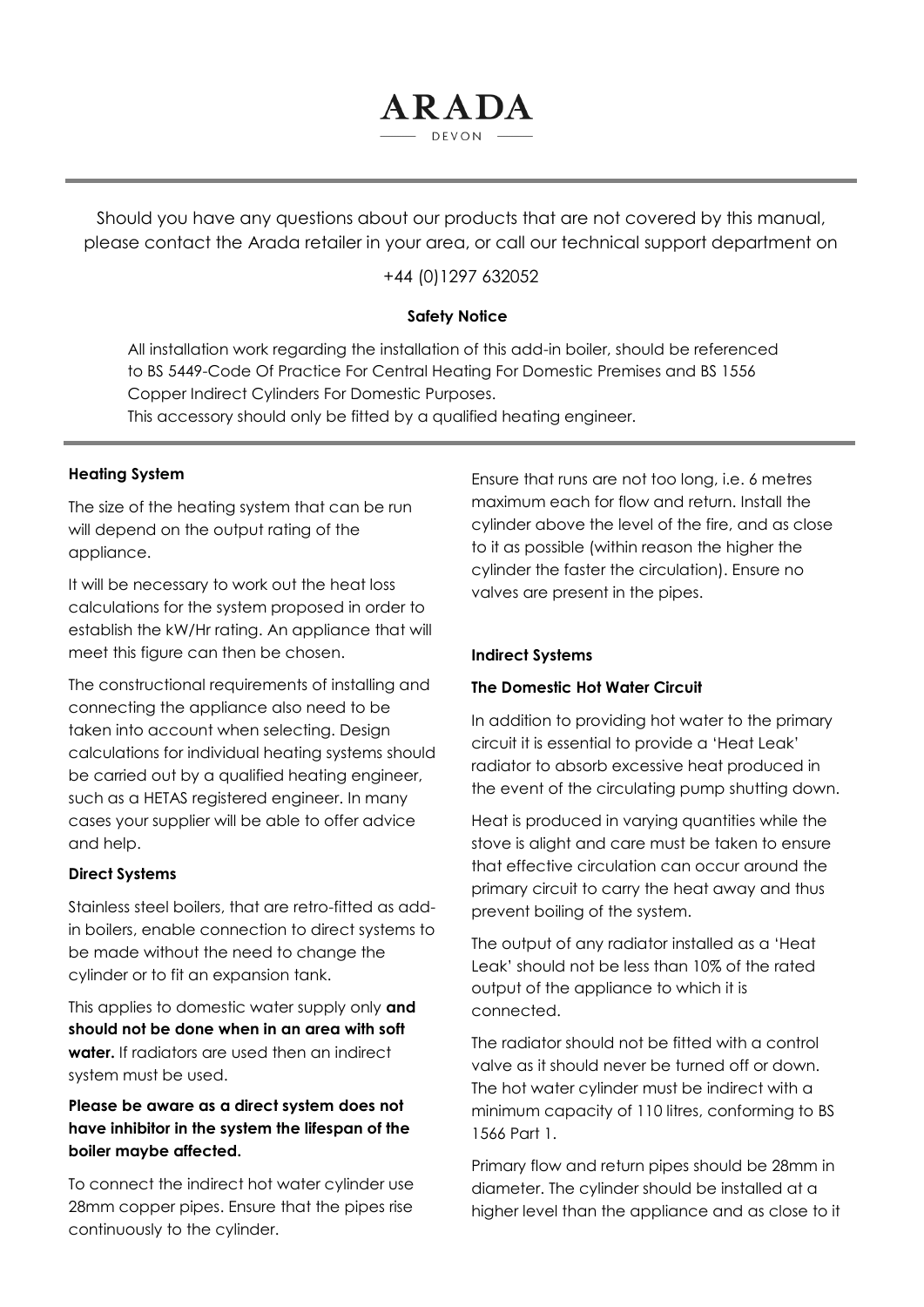as possible. The flow and return pipes should not be longer than 6 metres each and should rise continually from the boiler to the cylinder.

A radiator of approximately 2m² surface area should be connected into the primary circuit. If installed in the bathroom it provides a means of drying towels.

# **Safety Vent Circuit**

This circuit consists of a cold feed pipe, a separate expansion pipe, and expansion tank. The possibility that water in the stove boiler may boil can never be completely ruled out and it is therefore vital to ensure that cold water can be provided to the boiler and steam vented from it at all times.

The expansion tank should have a capacity of at least 7% of the systems total water capacity. The cold water feed pipe should be at least 22mm in diameter.

There must not be any shut-off valves in the circuit. Pipes should be run so as to avoid air locks. A safety relief valve should be fitted into the expansion pipe close to the boiler. The expansion pipe should not be branched off from the cold water feed pipe to ensure it cannot be blocked by any settlement matter originating from the expansion tank

It is often possible and good practise to utilise the primary flow and return as part of the safety circuit. The ball valve should be copper, the overflow pipe from the expansion tank should be 28mm diameter copper. All pipes in unheated spaces must be lagged.

# **Temperature and Pressure Relief Valve**

With solid fuel appliances it is not practical to provide a sufficiently rapid reaction for shutting down the fuel in the event of a sudden rise in water temperature. A temperature valve or preferably, a combined temperature and pressure relief valve should be installed to operate in the event of high water temperatures occurring.

Please see diagram in the top right corner of this page.

As the water connections are on the back of the stove, make sure you have enough room to connect onto the boiler terminals, the boiler terminals are **1" BSP parallel threads (female)**.



# **Fitting the Add-In Boiler**

Boilers can either be Slab or Cantilever style depending on the stove model. Typically the Slab add-in boiler occupies the position of the rear firebox liners, and in the case of the Cantilever style, the rear liners and throat plate are replaced by the boiler.

# **Fitting:**

**·** Remove the fuel retainer bars for ease of access.

**·** Remove the throat plate and the rear firebox liner panel(s).

**·** Knock out the blanking discs in the back panel of the stove, corresponding to the terminal on the boiler.

**·** For Villager stove models AH/AL, BH/BL (20,000 BTU output only) Flatmate, Bromley/Berkley bend or knock out the throat plate retaining lugs in the top and/or back of the stove as these are no longer required and will interfere with the positioning of the boiler.

**·** Introduce the boiler to the appliance through the door aperture and locate the terminal pipes through the back plate holes, and seal around the boiler terminals with fire cement.